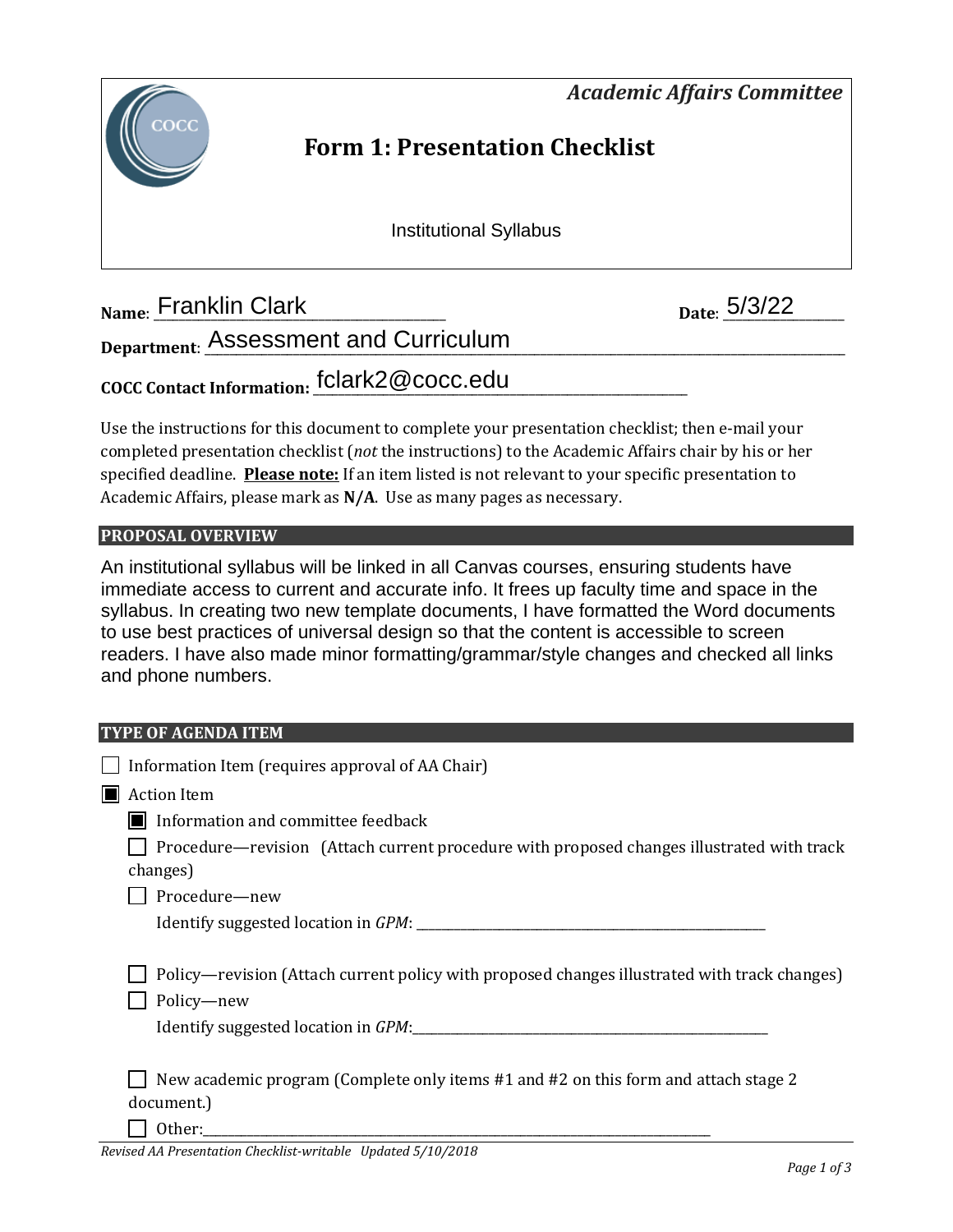**BUDGET**

Zero dollars

#### **INSTRUCTIONAL REQUIREMENTS**

Zero new requirements

## **OPERATIONAL NEEDS, CURRENT AND FUTURE**

eLearning and administration will need to work on:

- 1. Integrating with Canvas
- 2. Determining location where the institutional syllabus file will be stored
- 3. Determining who will have access to and responsibility for updating the document.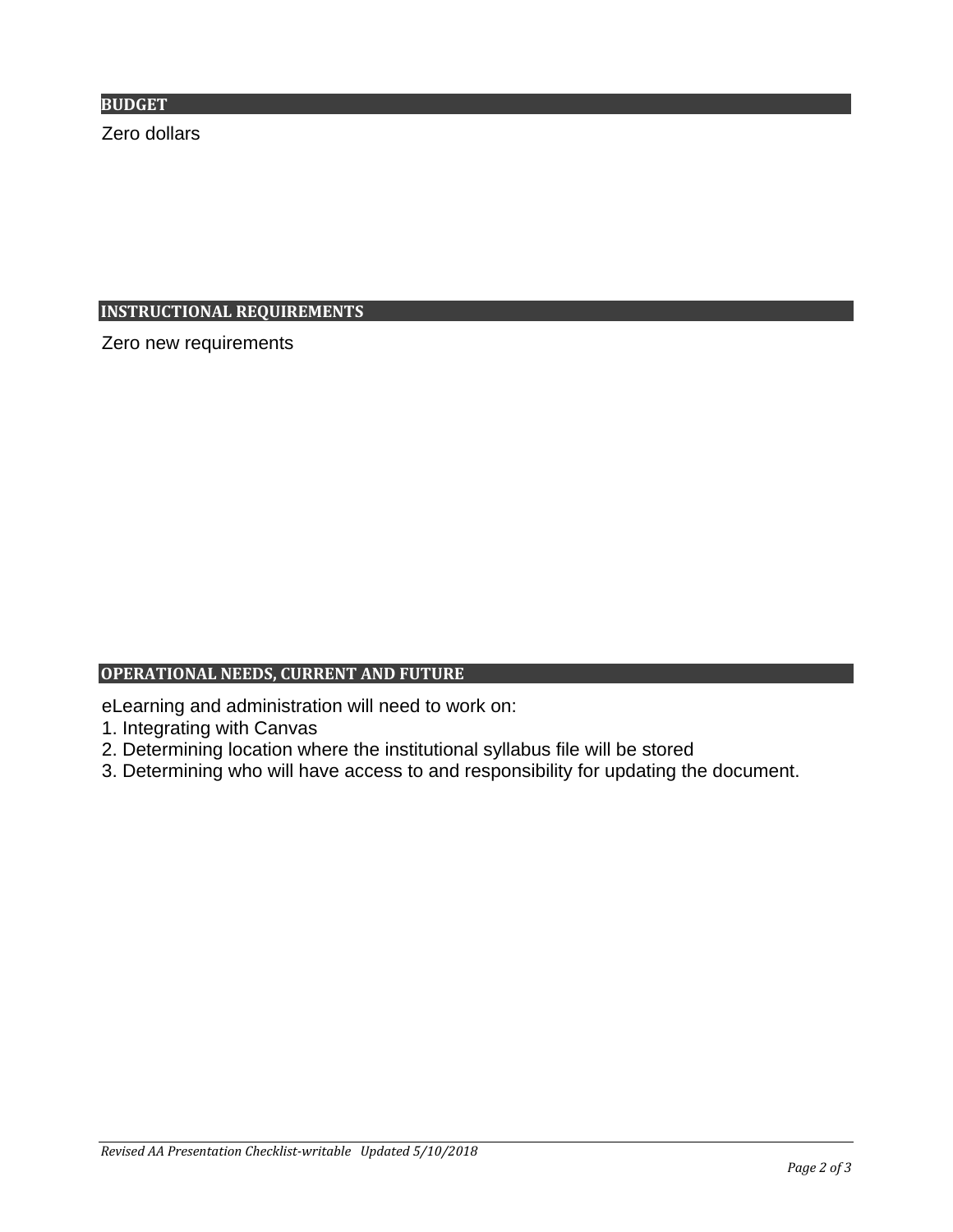## **STUDENT IMPACT**

Students will have access to current and accurate information in Canvas.

## **ANTICIPATED IMPLEMENTATION TIMELINE**

Fall 2022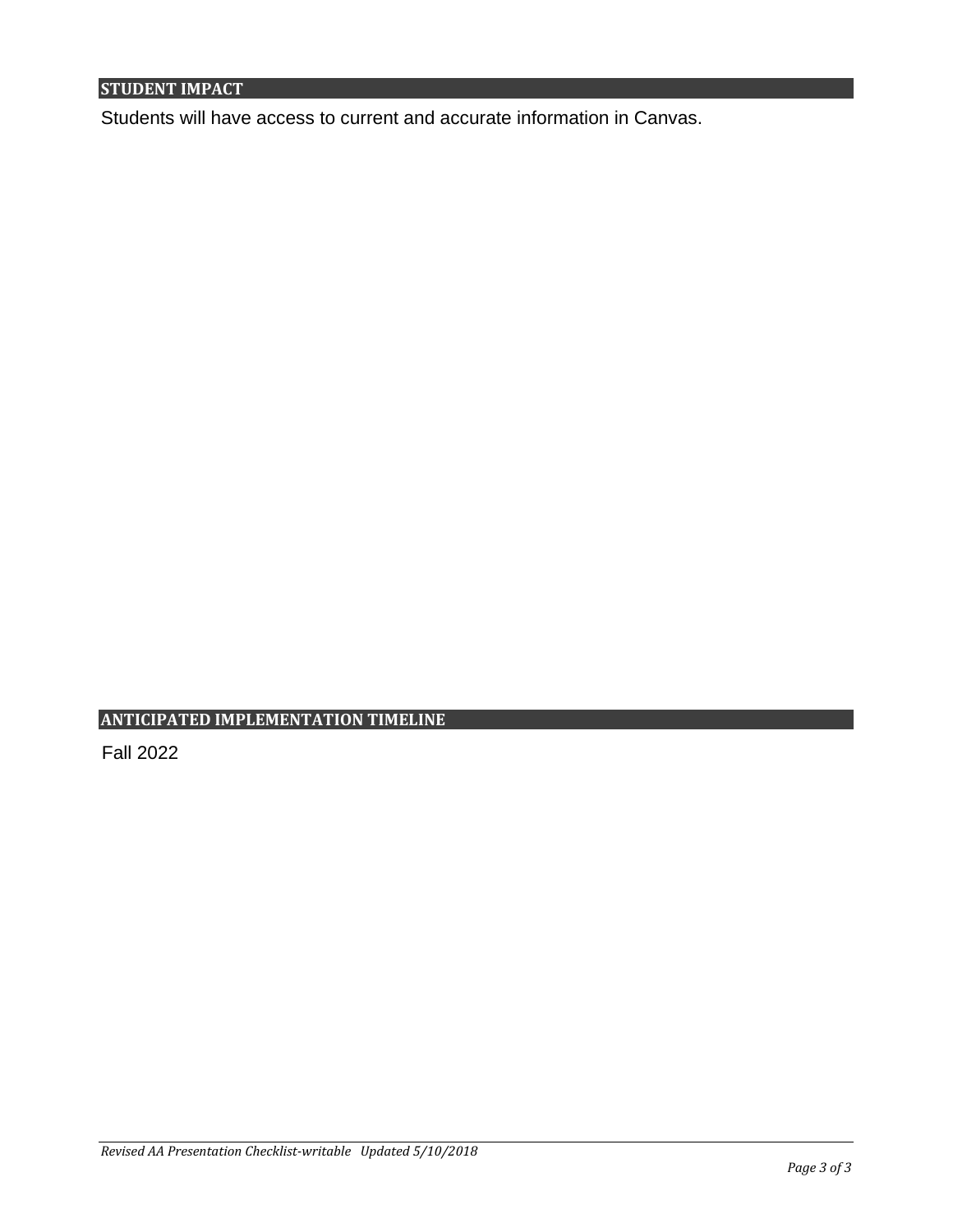## Institutional Syllabus

#### Americans with Disabilities Act (ADA) Statement

Students with documented disabilities who may need accommodations, who have any emergency medical information the instructor should know of, or who need special arrangements in the event of evacuation should make an appointment with the instructor as early as possible but no later than the first week of the term. Students may also wish to call [Disability Services](https://www.cocc.edu/departments/disability-services/default.aspx) in Barber Library at 541-383-7583 or email [disabilityservices@cocc.edu.](mailto:disabilityservices@cocc.edu)

#### Class Recording Policy

Students must consult with the instructor before making any auditory or visual recording of any portion of the class. Recording of class sessions will be allowed only with prior permission and within parameters set by the instructor. Recordings are for personal academic use only. It is a violation of Oregon state law and the Family Education Rights and Privacy Act (FERPA) to share or post any information that identifies a student or students from a class recording. Students with an accommodation regarding class recordings from the Office of Disability Services will make this known to their instructor.

#### Enrollment Deadlines

The following deadlines apply to full term courses; for part-of-term courses, see Academic Calendar - [Important Dates by Term.](https://www.cocc.edu/departments/admissions/degrees-and-classes/academic-calendar-important-dates-by-term.aspx#Fall) The table below applies to full-term courses only.

| <b>Enrollment Deadline</b>      | <b>Deadline Information</b>                                     |
|---------------------------------|-----------------------------------------------------------------|
| First week of term              | Mandatory attendance. Students not in attendance or absent      |
|                                 | without instructor approval are administratively withdrawn.     |
| Friday of second week           | Last day to drop with full refund.                              |
| 5 pm                            |                                                                 |
| Friday of seventh week          | Last day to drop with no grade on transcript or to change to an |
| 5 pm                            | audit. Does not require instructor approval.                    |
| Wednesday of last               | Last day to drop. Requires instructor approval. Shows as W on   |
| week of regular classes<br>6 pm | transcript.                                                     |
|                                 |                                                                 |

#### Final Exams

See the [Academic Calendar and Exam Schedule](https://www.cocc.edu/departments/admissions/degrees-and-classes/academic-calendar-and-exam-schedule.aspx) page for:

- Final exam schedule
- Policies for rescheduling final exams
- Final exam policies

Rescheduling exams is available in specific circumstances and requires advanced planning.